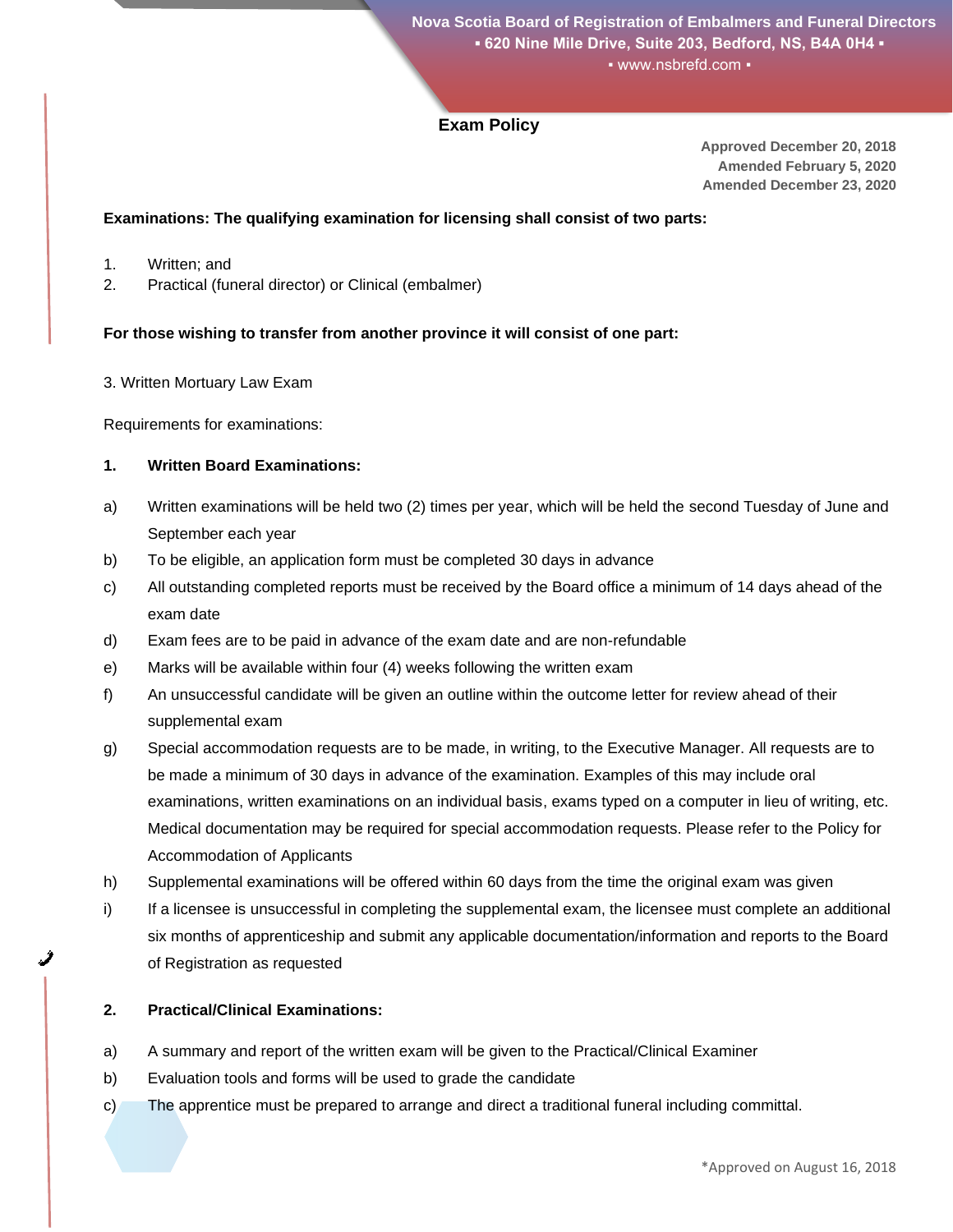- d) The approved mentor is to initiate the call to the Board office, to advise the Apprentice is ready and in need of an examiner. The Board will need to approve the request for the apprentice to complete their practical/clinical exam
- e) The approved mentor must be present for full duration of the practical examination, unless previously approved by the Board, to have a substituted licensee in their place
- f) A Letter from Board to Mentor/Apprentice with suggestions for improvement, and the outcome of the exam will be issued within four (4) weeks following the practical/clinical exam
- g) Exam fees are to be in paid advance of the exam date and are **non-refundable**
- h) Special accommodation requests are to be made, in writing, to the Executive Manager. All requests are to be made a minimum of 30 days in advance of the examination. Please refer to the Policy for Accommodation of Applicants
- i) Supplemental examinations will be offered within 60 days from the time the original exam was given
- j) If a licensee is unsuccessful in completing the supplemental exam, the licensee must complete an additional six months of apprenticeship and submit any applicable documentation/information and reports to the Board of Registration as requested

# **3. Mortuary Law Examinations:**

For those wishing to transfer their licensing credentials from another province within Canada, the applicant must meet the requirements as outlined in the Applicant Policy and Guidelines, and then can apply to complete the written Mortuary Law Examination.

- a) The out-of-province licensee must contact the Board via phone or email to initiate the transfer process
- b) The out-of-province licensee will have their current governing body submit a Letter of Good Standing. The licensee must provide proof of valid licensing, proof of government issued identification, proof of completion of high school or equivalent, and a criminal record check completed within the last 90 days to move forward with the transfer process
- c) The Board of Registration will review all out-of-area requests to write the Mortuary Law Exam and approve or deny these requests
- d) If the request to write the Mortuary Law Exam is denied, a letter informing the licensee of the denial and providing an explanation will be issued within four (4) weeks
- e) If the request is approved, the Executive Manager will contact the licensee and arrange for a written Mortuary Law Exam to be completed at the Board Office. The licensee will pay the non-refundable exam fee of \$250.00 prior to the exam being completed
- f) After the exam has been completed, it will be reviewed, and a mark will be issued to the licensee within four (4) weeks
- g) If a licensee is unsuccessful in passing the Mortuary Law Exam, they will be notified, with the outcome and the areas of review. The licensee will be provided a re-write after a period of 14 days has passed from the date, they were notified